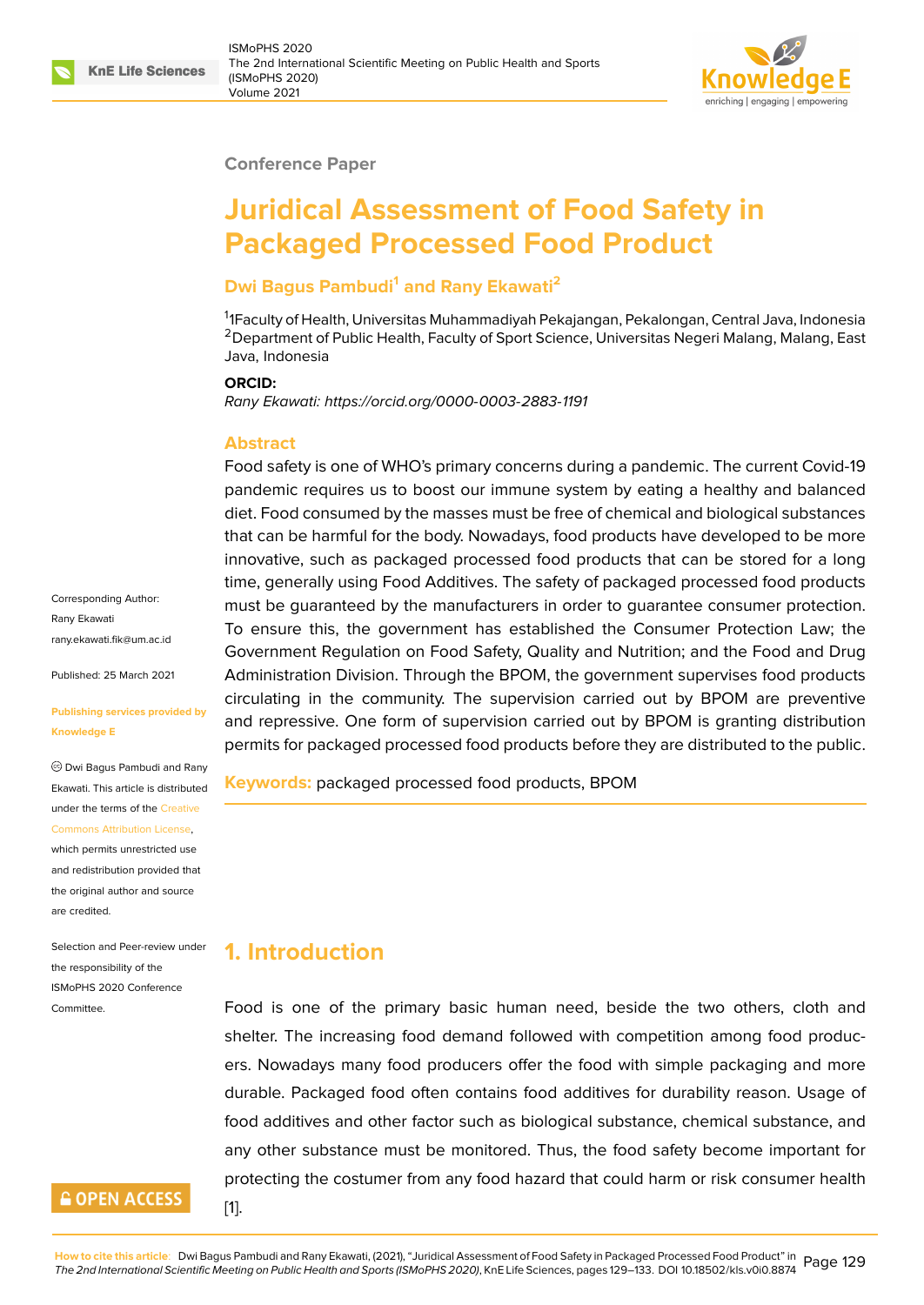Indonesia has the regulation for customer protection in nation law number 8, 1999. Stated in the law that consumer has the rights that must fulfilled by producer. One of them is right of comfort, security, and safety in consuming goods and/or services [2]. In order consumer right fulfilment, food safety must be guaranteed by producer. In this case government regulated the law about food safety. The law regulated to ensure every packaged food comply standard and certain requisition that regulated at governm[en](#page-4-0)t regulation law number 28, 2004 that contain safety, quality, and nutrition of the food [3].

Beside the regulation law number 28, 2004 that contain safety, quality, and nutrition of the food, the government establish *Badan Pengawas Obat dan Makanan* (BPOM). BPOM is governance institution that supervise medicine and food. BPOM is an extensi[on](#page-4-1) of the government that do actively effort for protecting the consumer. One of the protecting consumer activity is giving distribution permit for product that meet the standard. The producer need distribution permit before they product sold and distributed publicly, so the product will have guaranteed safe for use. BPOM role in supervising medicine and packaged processed food don't stop at giving distributing permit to producer, but it has more complex right in order food safety guarantee. it's need further assessment for the BPOM role in supervising packaged processed food [4]

## **2. Material and Method**

Method used in this paper is normative juridical law research, which is reference research by researching the references that used for assessment the object. This paper uses laws approach to assess and analyse the laws related to the object. Supervising packaged processed food. This paper uses quantitative analysis that provide description of answer about problem statement that assessed [5]

## **3. Results and Discussion**

Packaged processed food that produced and sold by the producer must have the distribution permit. In case the product doesn't have distribution permit will categorized as violation of the law. It's can assure that product does not meet the standard quality that regulated in the laws.

The government also regulate the consumer obligation in the consumer protection law, No. 8, 1999 clause 5 that consumer must follow the direction or term and information from the producer that contain instruction on how to use the product. Both services and foods for security and safety reason [2].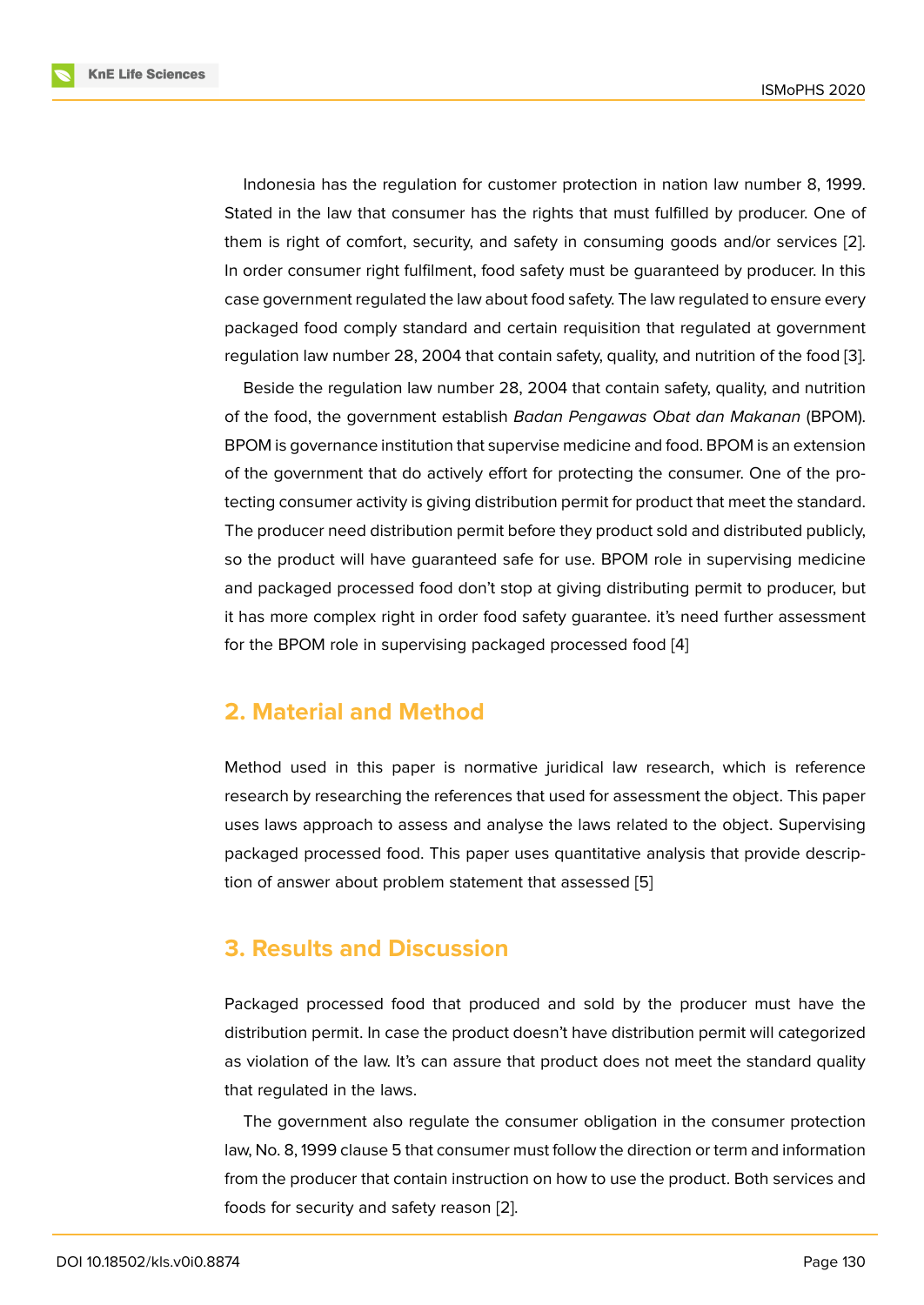Costumer and producer must pay attention about the balance between right and obligation for themselves. Both side must follow the right an obligation stated in the law for protecting themselves from possible losses that may occur and cost losses.

For that reason, and the privacy for both side, they should protect themselves and 3<sup>rd</sup> party protection. In this case, the state provides the protection through government law about consumer protection.

BPOM as governance institution has authority to supervise packaged processed food can be seen in presidential decree No. 103, 2011. The presidential decree contains about position, duty, function, authority, organizational structure, and work procedure non-department government institution. BPOM duty specifically mentioned at clause No. 67 namely, doing governance duty on supervising medicine and food in accordance the law [6].

BPOM has several policies in supervising medicine and food, such as planning the supervising medicine and food program, inspecting testing laboratory and assessment pro[du](#page-4-2)ct quality, and the other policy needed by BPOM according to their respective areas of duty.

BPOM supervise the distribution permit for packaged processed food in two ways. First is direct supervising, which BPOM do personal observation, researching, and inspecting. Second is indirect supervising, which BPOM read and follow up report from the public. Preventive supervision will guide the producers that has product but not sold to public yet for submit the permit for distributing. Repressive supervision will check and inspect the packaged processed food that already sold and distributed in the mall or store.

Clause  $111^{th}$ ,  $2^{nd}$  verse of Law No. 36, 2009 about health states every packaged processed food that sold publicly must have the distribution permit according to the regulated law for that permit [7]. The producers who have the packaged processed food and already sold publicly must ask to BPOM for guidance about submitting the permit for distributing the product, but if the producers know the rules and consciously don't submit the distribution permi[t,](#page-4-3) they will be punished by the government in accordance with the Law No. 18, 2002 clause 142. The governance will punish the offender with two (2) years in prison, or fine four (4) billion rupiah [8].

To obtain the distribution permit for packaged processed product must guarantee the quality of their product. Both food and drink. If BPOM found the hazardous substances and doesn't meet the standard quality in packaged [pro](#page-4-4)cessed product when inspecting the product, they don't issue the distribution permit for the product. Even the producer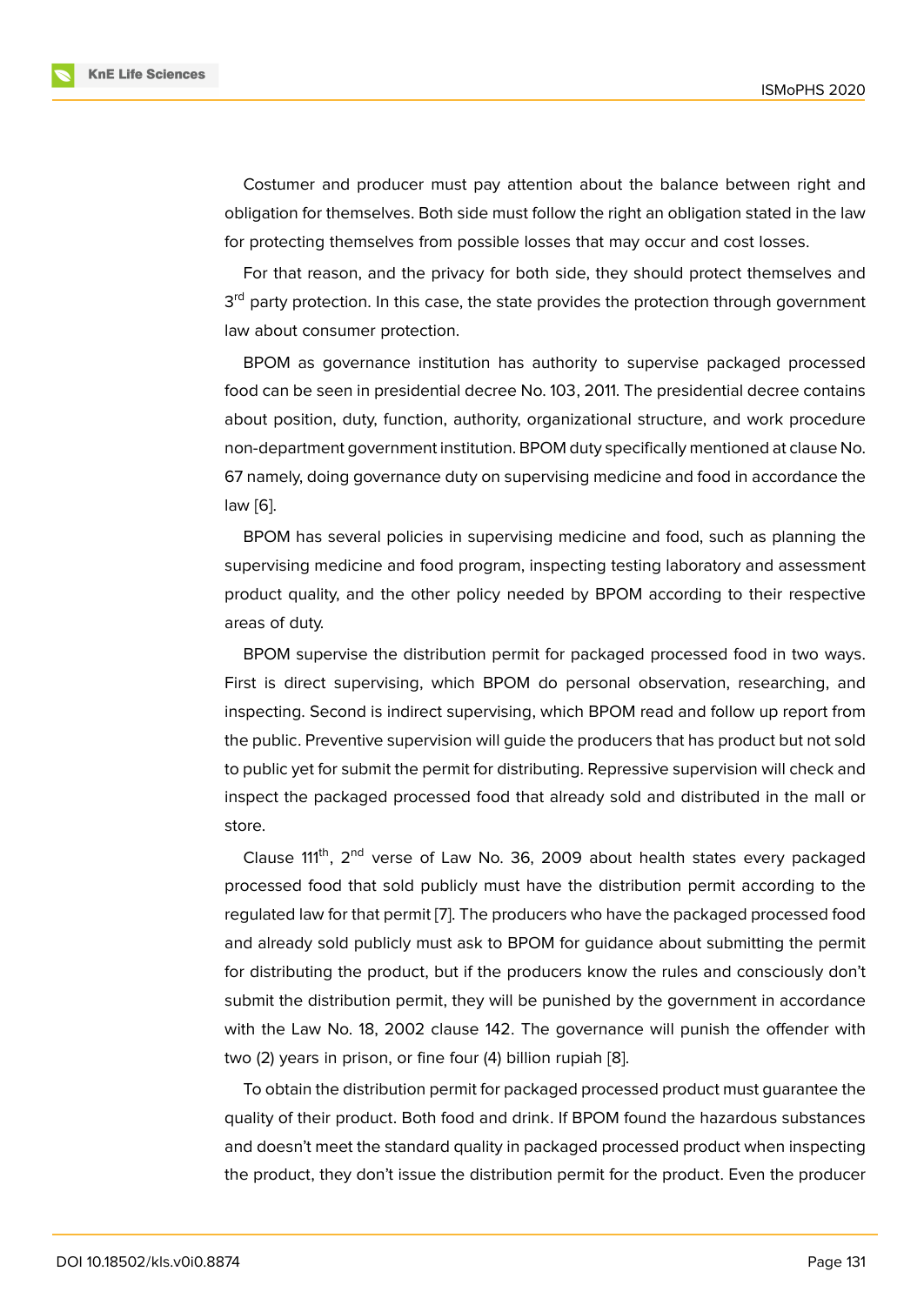can be subjected with five (5) years in prison, or fine two (2) billion rupiah according the clause 62<sup>nd</sup> in Law No. 8, 1999 [2].

To obtain distribution permit, every producer must have the packaging and label that meet the governance standard in his product. This term accordance to the clause 141<sup>st</sup> of Law No. 18, 2012. The claus[e](#page-4-0) stated if the producer sold the product that doesn't match with the information on the label, they will be subjected with two (2) years in prison, or fine with maximum possibility four (4) billion rupiah [8].

The government also regulated the product with halal guarantee. In  $25<sup>th</sup>$  article point b, law No. 33, 2014 stated the producer that has halal certification must maintain they product in halal condition as long as they hold the halal certifi[ca](#page-4-4)tion. The producer that not keep their product halal will be subjected by maximum possibility five (5) years in prison, or fine with maximum possibility two (2) billion rupiah [9].

# **4. Conclusion**

Packaged processes food that sold and distributed publicly in Indonesia must have distribution permit issued by BPOM. Distribution permit obtained by following the process that regulated by government in governance law. If the distribution permit ignored by producer in distributing packaged processed food products, they will be subject to prison and administrative sanctions. Supervision of products that don't have the distribution permit will be handled by the non-department institution. In this case the BPOM. Supervision purpose is to protect the customer and prevent hazardous food distributed and consumed by costumer. The supervision held preventively and repressively. When customer protection viewed by exchange of private approach, every customer can protect they own interest by carefully selecting the right product at the mall and store. Such as seeing the packaging, label, distribution permit number, and expiration date. The government protects the customer from the packaged processed food that do not have the distribution permit by preventive and repressive protection law.

# **Acknowledgement**

None